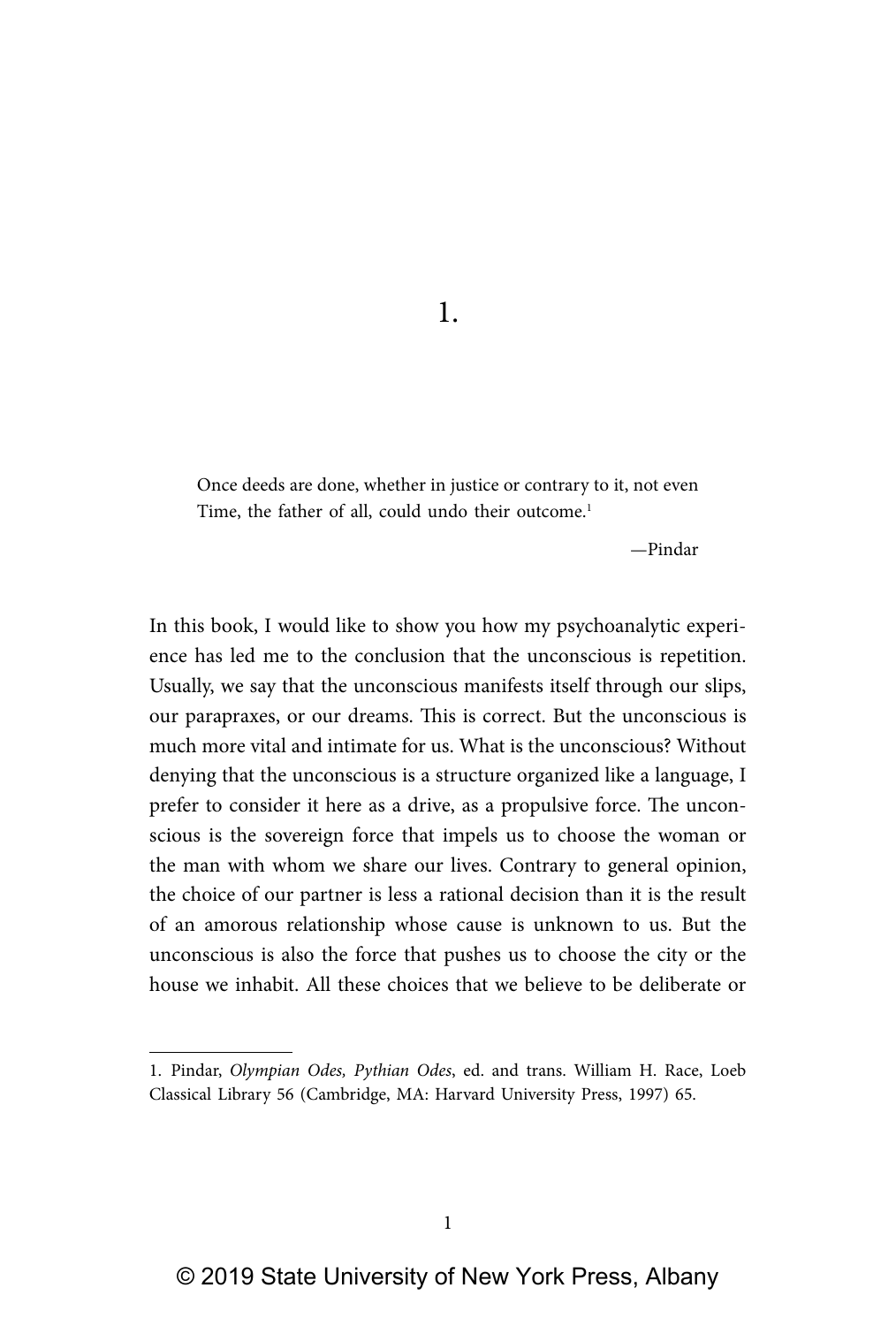fortuitous really take place without our actually knowing why. Nevertheless, beyond this point, we have learned from clinical experience that there is another unconscious agency that is more persistent and more mysterious to which I would like to devote this book. It is the **agency that compels us to repeat**. Our life beats to the rhythm of repetition that the unconscious impels. In the end, the unconscious is the force that pushes us to **actively** reproduce, from our earliest years, the same type of amorous attachments and the same type of painful separations that inevitably mark our affective lives. Thus repetition is both healthy and unconscious: a life drive. But, the unconscious is also the force that pushes us to **compulsively** reproduce the same failures, the same traumatic moments, and the same pathological behavior. Thus repetition is pathological and unconscious: a death drive. But whether the unconscious is a life drive or a death drive, or whether it is the cause of our repetitive behavior, healthy or pathological, the only thing certain is that it is the unconscious that determines the appearance and the reappearance of the significant events that construct our existence.

\*

Now what is repetition? I would like to introduce you to the concept of repetition by sharing a clinical experience with you in which you will see how repetition is present in the genesis of the suffering of the patient and also present in the mind of the practitioner when he or she wants to understand the meaning of the patient's symptoms [*manifestations*]. It is only after this clinical example that I will share my general definition of repetition and distinguish two psychoanalytic categories: healthy repetition and pathological repetition. I will especially address the latter.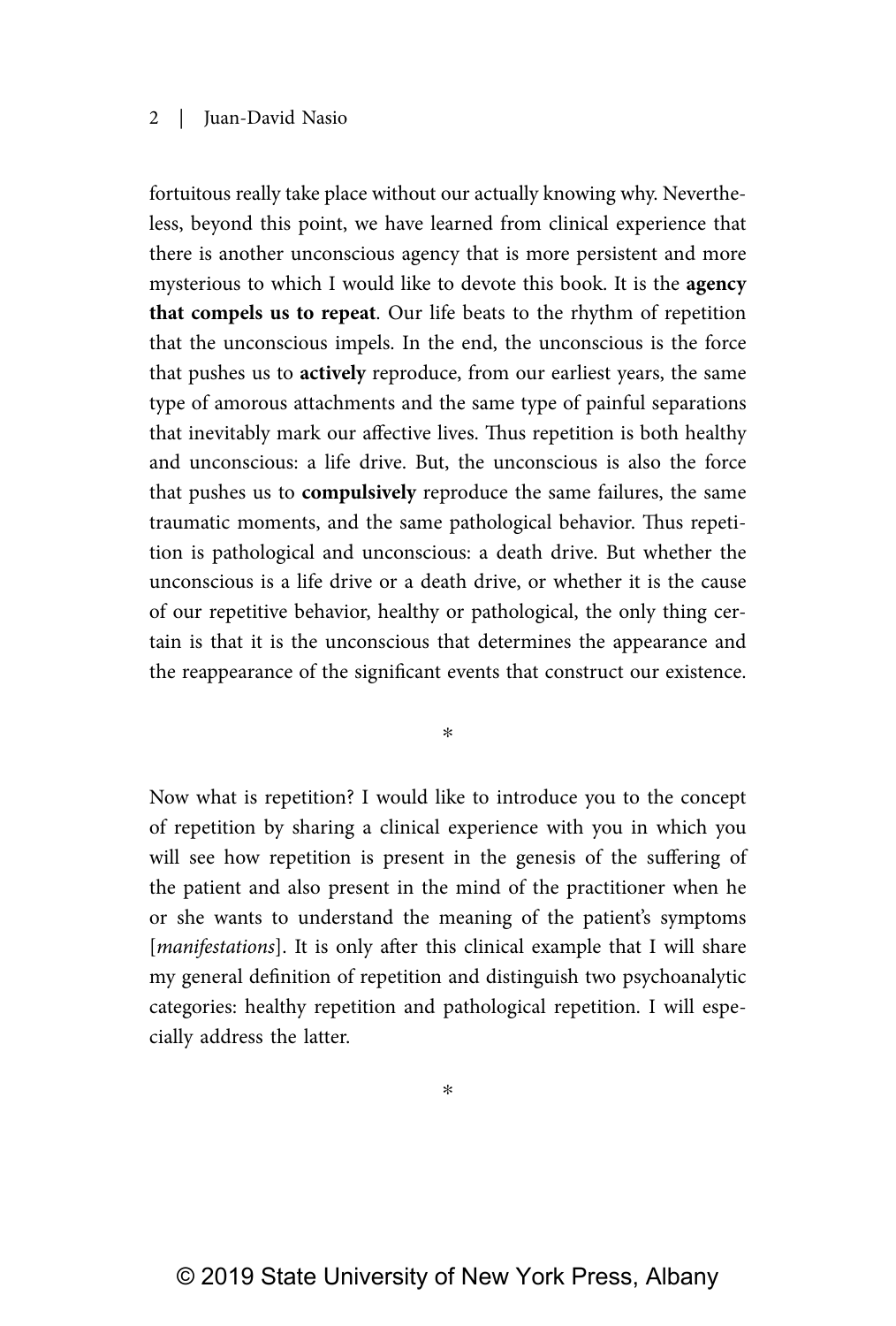# A Clinical Experience in which the Psychoanalyst Listens to His or Her Patient While Being Mindful of the Concept of Repetition

A while ago I received in my practice, for the first time, a young lawyer named Rachel. Rachel lived alone and suffered periodically from the effect of an inconsolable affliction. She did not know what made her sad. Gradually, in the course of our meetings, she dwelled on these attacks of inexplicable crying, her inability to stop, and on her fear that it would become a permanent problem. While Rachel spoke to me, I thought of two things. Here I must emphasize that when an analyst listens to a patient, it is imperative that he or she have two things in mind. I do not agree that the analyst must listen to his or her patients without any preconceptions. No! It is preferable that, during the session, the therapist maintain a twofold mental state: while listening to what the patient is saying, he or she has questions, hypotheses, and suppositions in mind, that is to say, a useful set of preconceptions resulting from formation and practice that are "fecund." Everything that emanates from the patient, whether verbal or non-verbal, passes through the filter of the practitioner's theoretical knowledge and previous experience, a screening that is necessary for the preliminary analysis of the general features of the clinical issues of the patient. Thus, while listening to Rachel, I had two ideas in mind relative to repetition. First, to identify the moment and the context in which the first crisis appeared in adulthood, and even better, the **very first manifestation** of sadness in her childhood. There is always a first time when the symptom appears, and this initial appearance is decisive for an understanding of the cause of the suffering. The first moments are so important because it is then that impact of a symptom has the deepest effect that cannot be erased. It is as if the first disclosure of the symptom is more revelatory of the cause than its subsequent appearances. Now, the search for this first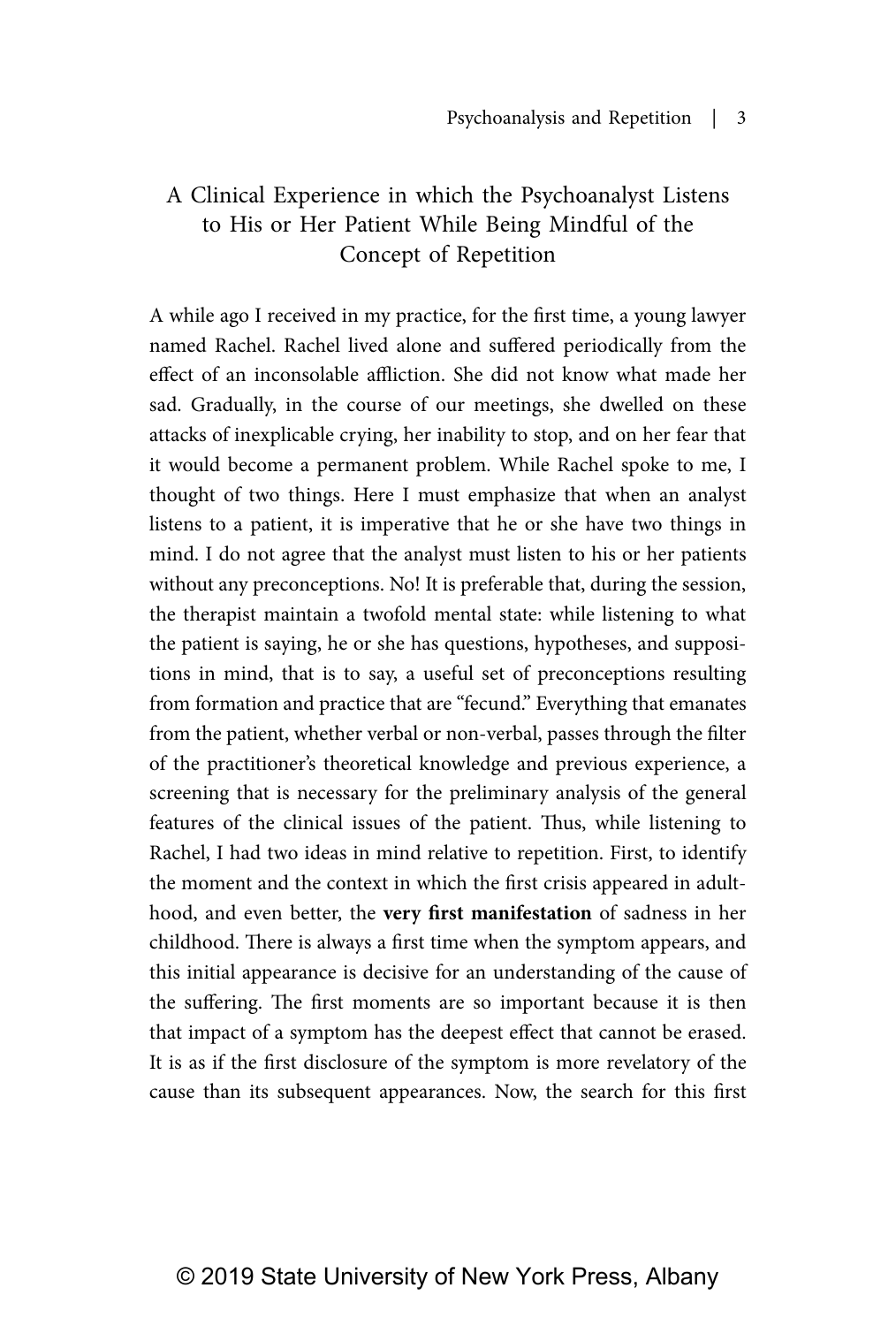appearance of trouble is often neglected by the practitioner, although this information is indispensable for his or her understanding of the cause of the illness. For example, we will never understand an adult neurosis if we do not identify the childhood neurosis of which it is the repetition. Any adult neurosis repeats a childhood neurosis. It should be standard practice for the practitioner, during preliminary sessions, to search for the first appearance of the problem. This is the only way that the practitioner could identify the repetitive effect that follows from the first occurrence of the problem up to the most recent. Having successfully reconstituted the chain of successive symptomatic appearances, he or she could then interpret the cause of the problem. In this sense, we recall one of the major principles of psychoanalysis: **the disturbance which seems inexplicable in the mind of the patient is always found in his or her actions;** and inversely, **the disturbance whose meaning has been interpreted does not return.** But what does it mean to say that the therapist interprets a disturbance? The significance of a disturbance is nothing other than a response to a question: Why has this disturbance been necessary? What has been the development of psychical events that made it necessary? Of what problem is it the solution? I should add: the worst solution. If the psychoanalyst succeeds in answering these questions, he or she will already have taken an important step in determining the cause of the illness and, moreover, a step toward curing the patient.

That being the case, let us continue. My first idea then, in Rachel's presence, was to identify when her sadness appeared for the first time, and when it reappeared subsequently. If I establish this repetitive pattern of the symptom, I can gain a glimpse of the interpretation of the symptom, determine the origin of the problem, consider a clinical diagnosis, and finally decide on a direction for the cure. With respect to the importance that I accord to the symptom, let me add that I can work with the patient for months, with little interest in the family history, but I know the history of the symptom very well. The truth of a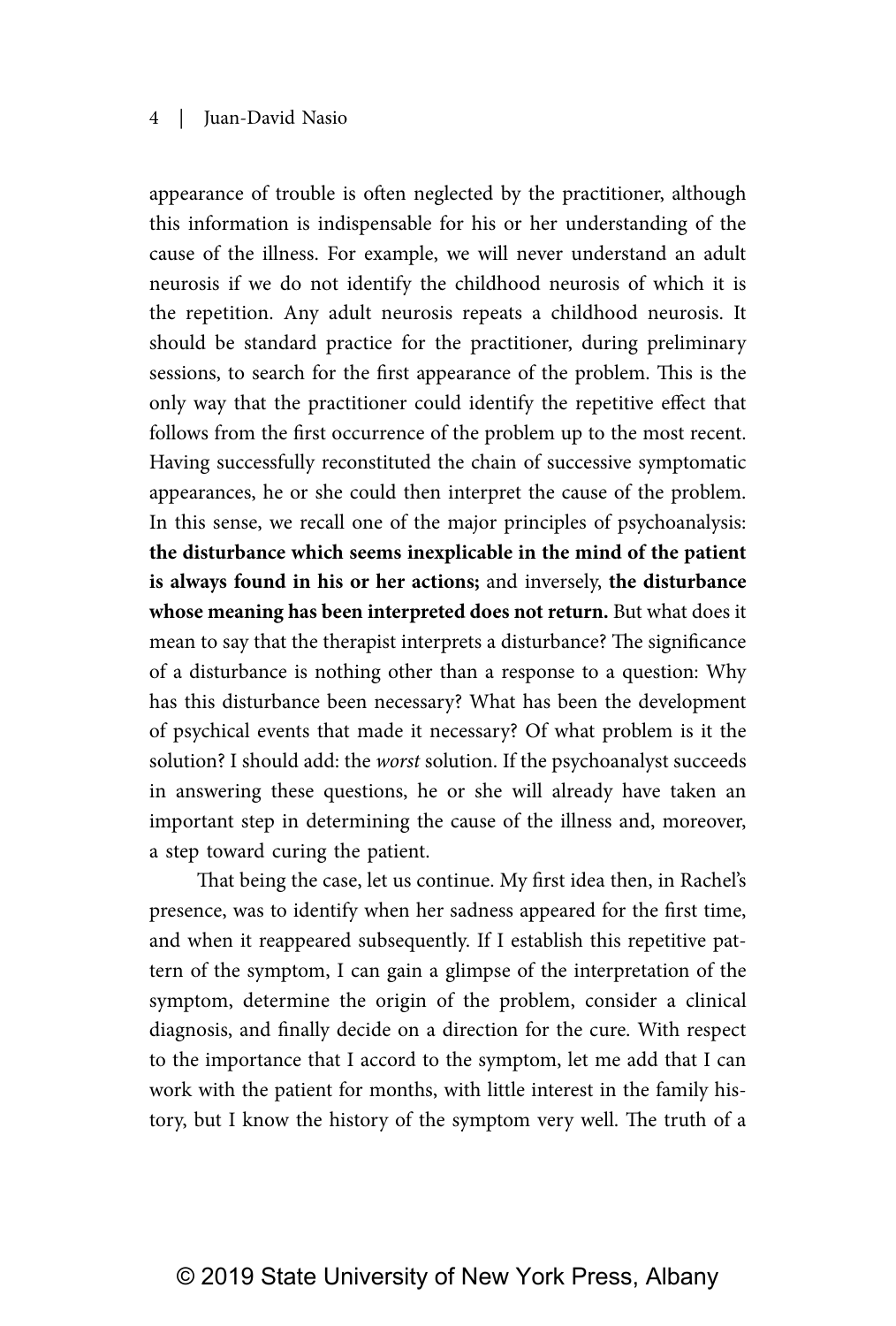subject, that is, what intimately defines him or her, is more his or her symptom than the family history. There is more of the unconscious in a symptom than in the memory of an important family event. What does this mean? It means that the symptom is the truth of the subject, the involuntary manifestation that individualizes and signifies it most profoundly.

But let us return to Rachel. The other idea that animates my listening is of knowing the details, **all of the details** of the onset of sadness: "On what occasion? At what time of the day? At work or in the house? And if it is in the house, in what room? Alone, with someone else present, or when thinking of someone? What physical position are you in when you feel sadness?" The knowledge of these and many other apparently insignificant details will allow me, as Freud said, to observe the unconscious of my patient. I am convinced that, in the end, these details will reveal Rachel's unconscious to me. In what way? The knowledge of these details of the scene of the symptom allows me to project myself mentally, by way of imagination, into Rachel's inner world when she feels invaded by sadness. It is very important that I clarify what "project myself mentally" means. The knowledge of the details of the scene of the symptom is not so much to inform me as it is to attune me to the way my patient experiences her suffering emotionally and physically. In this way, immersed in the scene of the symptom, I can put myself in her place, feel what she feels, and think what she thinks. However, I would like to go further. I would like to identify myself not only with the real and actual person of Rachel when she is sad, but further, to identify, if possible, with an other Rachel, a virtual, imaginary, fantasmatic Rachel, a Rachel who is a little girl or even a baby, recreated in my analytic consciousness as an abandoned and distraught child. In other words, I try first to feel what Rachel feels **consciously**, and if that is possible—whether in the preliminary sessions or later during the cure—to feel as well the supposed emotion that the little fantasmatic Rachel whom I represent to myself would feel,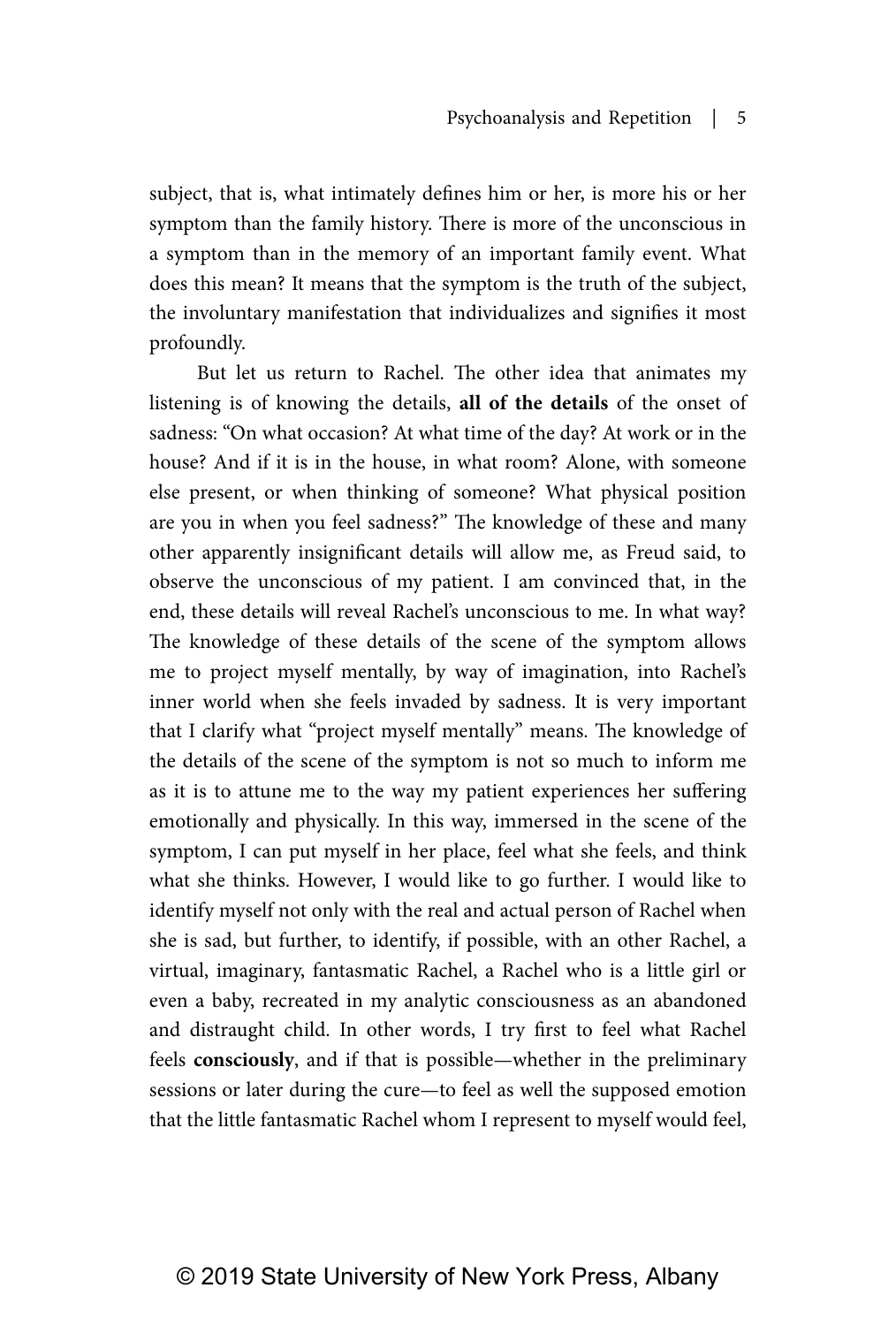and of which the adult Rachel has no consciousness. Let us formulate this in another way. Our adult Rachel has felt, as a child, an emotion that is **unconscious** today, an emotion that I, the analyst, would like to experience.

## Twofold Empathy: The Exclusive Skill of the Psychoanalyst

By feeling what the patient feels when he or she suffers, the psychoanalyst shares in the emotion, first in conscious emotion, and then in unconscious emotion.

—J.-D. Nasio

By focusing on these details of the symptom—my second idea—I identify with the adult Rachel who is stricken with sadness, and on that basis, I identify with a hypothetical Rachel as a child or a baby, a victim of a traumatic abandonment. I say "hypothetical" because I do not know what little Rachel has actually experienced. No one knows, not even our current Rachel, who carries the silent pain of her abandonment within the depths of her being. I have only imagined a little distraught Rachel, and I have tried to feel what this imaginary being would have felt.

This attempt to feel, within me, the patient's conscious experience when she is plagued by her symptom—**a first empathy**—, and then her unconscious experience—**a second empathy**—implies, I would say, a significant change in level. From the ground floor at the level of the symptom, I descend to the basement at the level of the unconscious where the theatrical scene that I call the unconscious fantasm is played out. It is as if I descend from the scene of the symptom where adult Rachel knows what she is experiencing, to the scene of the unconscious fantasm where little Rachel experiences an emotion of which adult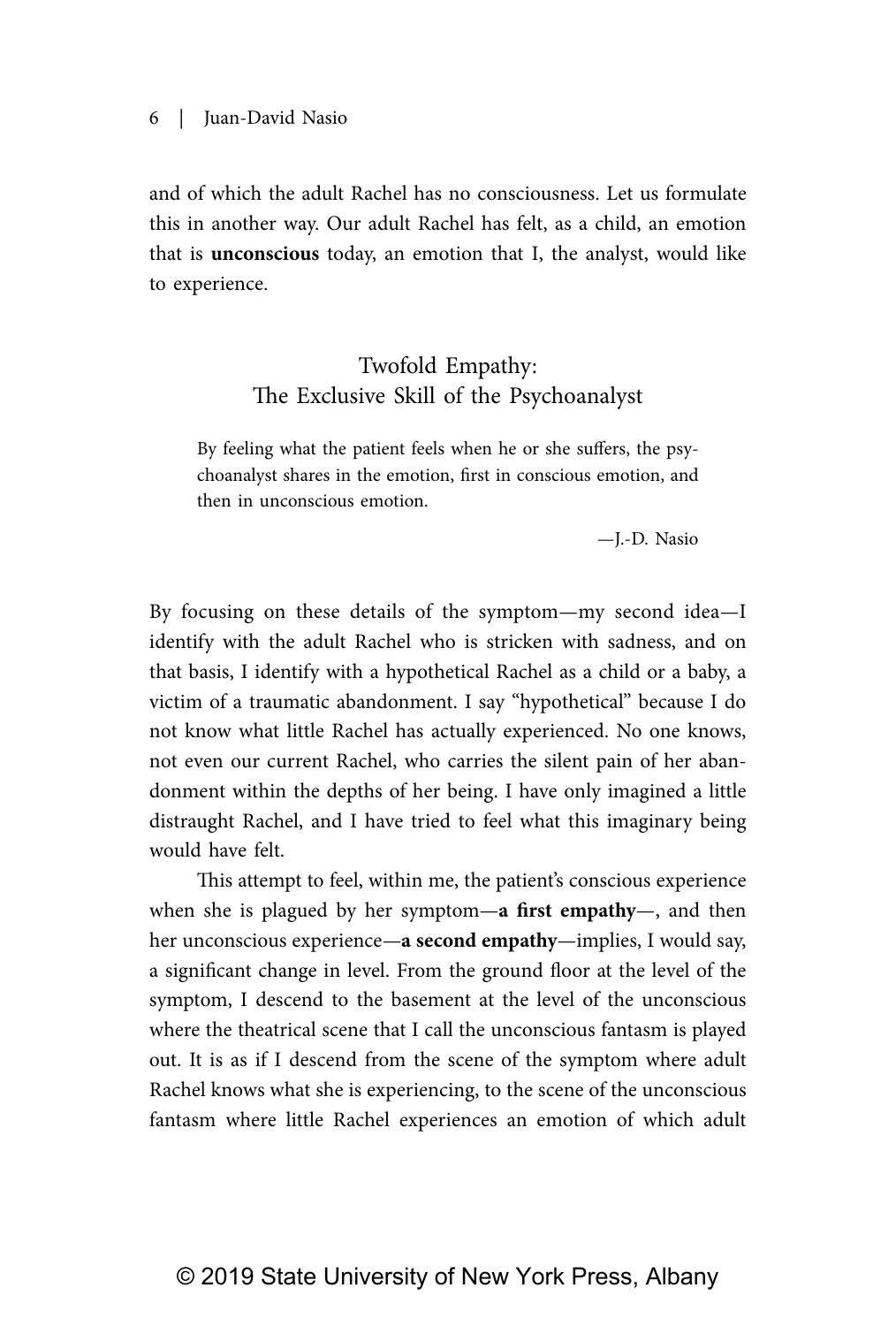Rachel is unaware. On the basis of my perception of Rachel's sadness when she suffers from her symptom, I pass to the perception of the emotion of which Rachel is not conscious and which, nevertheless, dominates her fantasm. It is a fantasm, I insist, that the patient does not represent to itself, and which is dominated by an emotion that the patient does not recognize.

We will return later to the notion of the unconscious fantasm. For the moment I would say that the fantasm is a diffuse scene, with faded, somewhat blurry contours, which is imprinted in the unconscious of the child at the moment of the trauma; this scene is unquestionably the hidden cause of the symptom. Behind a symptom there is always a fantasm hiding. Provisionally, a fantasm is defined as: **an unconscious memory, the trace left in the unconscious by a psychoanalytic trauma**  during childhood. But the fantasm is not a passive memory, it is an open wound that does not heal and that deepens for years—from childhood until adulthood—like an infected site that contaminates the entire person. Also, I take the fantasm to be the unconscious cause of Rachel's current depression. Now it is precisely this fantasm that appears in my mind. I would like to be clear: I perceive in me, the analyst, the unconscious fantasm of my patient.

When we speak of the conscious symptom and of the unconscious fantasm, where do we situate repetition? Repetition is found at the level of emotion. The emotion experienced consciously by the patient when she suffers her symptom, **repeats** the dominant emotion of the fantasm, of which the patient is not conscious. **The current emotion repeats an unconscious childhood emotion**. In the case of Rachel, the unconscious childhood emotion appeared clearly to me when, in the course of preliminary meetings, the analysand confided in me that, having been born prematurely, she had to be placed in an incubator for a long time, and her mother, who was sick and bedridden, was unable to see her, touch her, and hold her in her arms. While thinking of this wrenching separation, I understood that the inexplicable sadness of the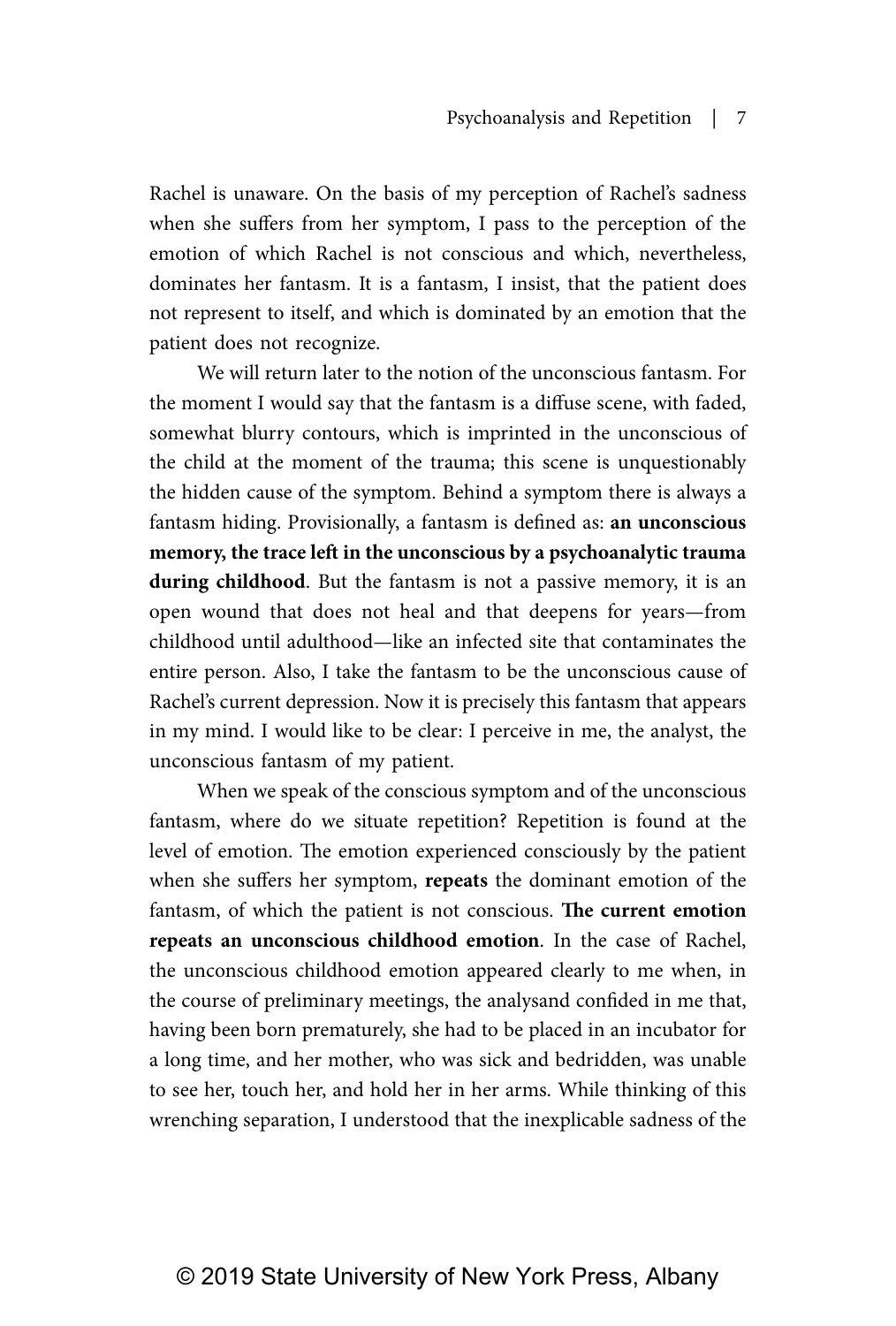woman today was, in fact, the pathological repetition of the distress of the baby of the past. Thus this archaic distress caused by abandonment, which is not felt consciously by Rachel today, nor any longer by baby Rachel—because it was too violent to be registered in her immature consciousness—is precisely the unconscious primordial distress that I, the analyst, have attempted to experience. Thus, I succeeded in explaining today's pain as the return of yesterday's wound and proposed an interpretation of the symptom to the patient while seeking to cure it.

I would like to make a brief comment to close this discussion of the mental work of the psychoanalyst, and to show how the effectuation of the two empathies distinguishes psychoanalysis from other psychotherapeutic techniques. Psychoanalysis is not defined by the existence of a couch on which the patient lies or by a chair where the one who listens is located. Nor is it defined by the arrangement of furniture, or even by the original assertion of the fundamental rule of free association. Psychoanalysis is defined by the intensity of the unconscious relation between the therapist and the analysand. Such a relation depends precisely on the ability of the therapist to perceive, in his or her unconscious, the unconscious fantasm of the patient, and to enact a twofold empathy: a more superficial empathy with the conscious patient, and another more profound empathy with the unconscious patient. Certainly this perceptual experience of the psychoanalyst does not occur at every moment, or with all patients, or in all sessions. No, these are singular moments that are relatively rare and, above all, **therapeutic** because if this perceptual experience occurs and reproduces itself, that condition of the patient can be improved.

In summary, the first idea that guided my listening to Rachel<sup>2</sup> is a **clinical** idea: it concerns the repetition of the symptom in time,

<sup>2.</sup> Today, after three years of treatment, Rachel has completed her analysis. Her symptoms are significantly attenuated after having addressed with her, her sense of abandonment as an infant and having led her to relive in our sessions, as well as on numerous occasions, the cruel solitude of a premature newborn.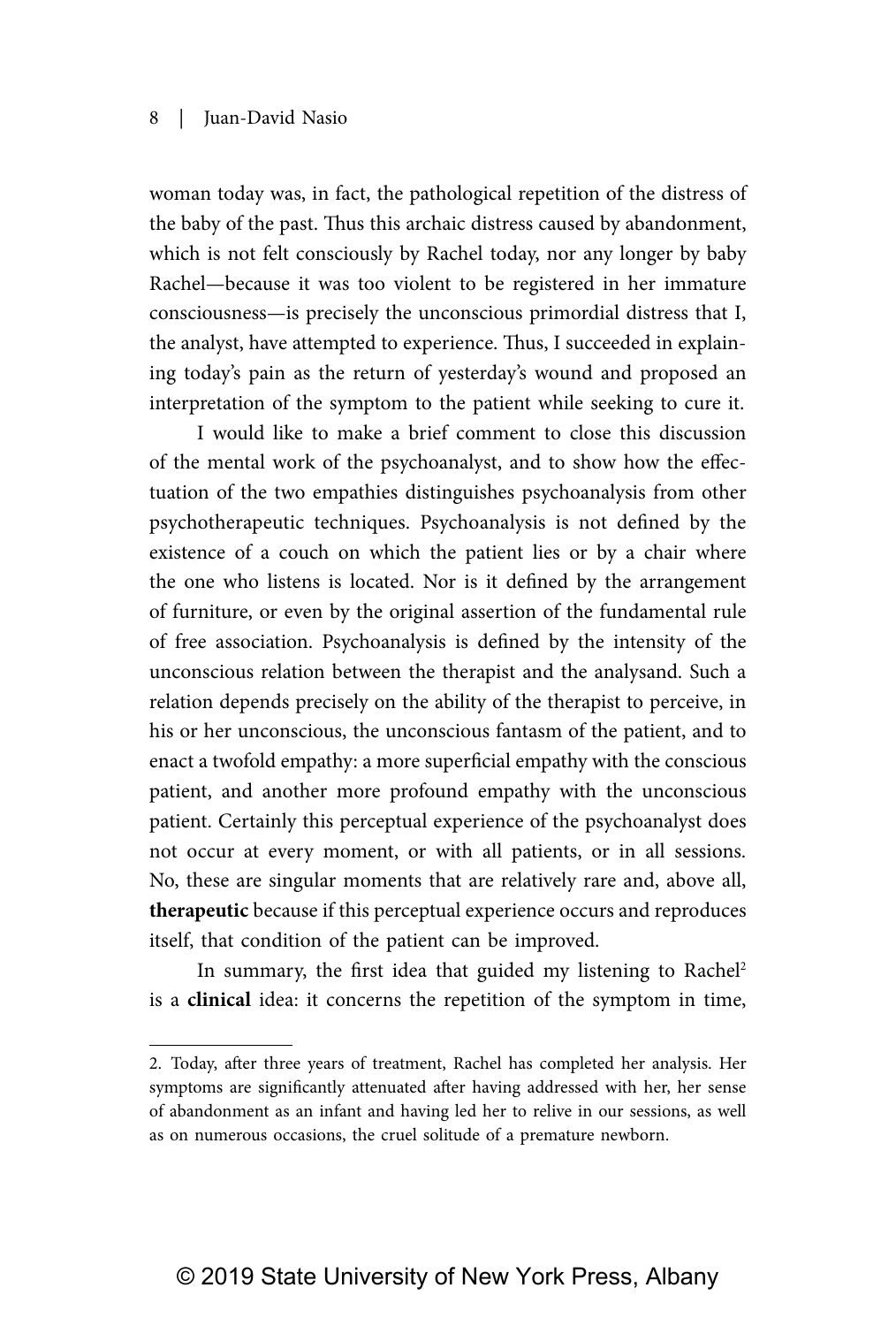the number of times it was manifested since its first appearance, the number of episodes Rachel has suffered. This is what I call the **temporal repetition of the symptom**. My second idea concerning the research of the details of the scene of the symptom through which I identify with the conscious and then the unconscious emotion of the patient, is a **metapsychological** idea. It entails the **spatial or topological repetition of the fantasm**: the conscious emotion of the symptom repeats the unconscious emotion of the fantasm; Rachel's sadness as an adult repeats Rachel's distress as a baby. In addition, spatial repetition functions within psychical space: an element belonging to conscious space—the symptom—repeats an element belonging to unconscious space: the fantasm. We have thus on the one hand, the **temporal repetition of the symptom** that we can identify as **horizontal** repetition because the successive occurrences extend on the time line insofar as time is conceived of as a succession. On the other hand, we can identify the **spatial or topological repetition of the fantasm** as **vertical** repetition because the two events are superimposed, one the deeply entrenched fantasm and the other the surface symptom. The conscious symptom repeats the unconscious fantasm in a perpendicular manner. Later, we will return to the **temporal and spatial repetitions** by illustrating them with two schemas [figure 1 and figure 2 (35)].

In terms of repetition, the position of the psychoanalyst is twofold. On the one hand, he or she regards the past in order to find the milestones of a history, a history of trouble that affects the patient. On the other hand, he or she looks ahead to find the signs that emanate from the person who speaks, in order to recreate, in the theatre of the imagination, the scene of the symptom, and, if possible, the scene of the fantasm. In one case, the psychoanalyst is a **clinician** who takes note and counts; in the other case, he or she is a **metapsychologist** who supposes, deduces, intuits, and feels.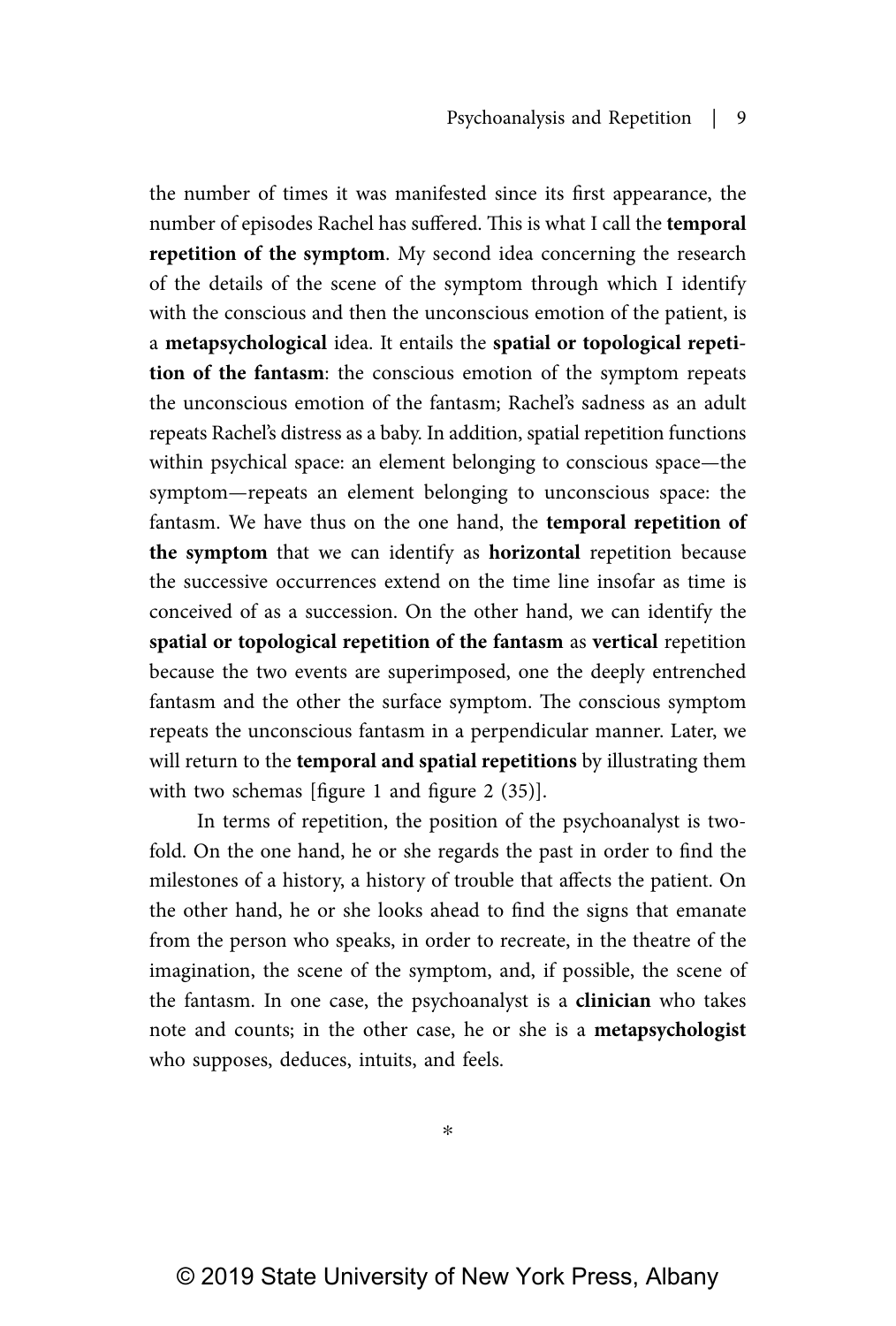### A General Definition of Repetition

Often I have this dream— a strange searching dream— Of a woman I don't know, whom I love, and who loves me, And who is not, each time, different, exactly, But loving me, understanding me, is neither the same.

—Paul Verlaine <sup>3</sup>

But let us leave the psychoanalyst's office for the moment and consider repetition in a quite general sense of the term. What is repetition? Repetition designates a universal movement, a rhythm that rules the biological, psychical, social, and even cosmic order. For thousands of years the earth invariably repeats the same elliptical orbit around the sun. Similarly, the history of humanity constantly repeats the same conflicts and the same precarious solutions. Closer to our own experience, our body repeats indefatigably, from birth to death, the same vital gestures: respiration, consumption, elimination, sleep, etc. Our body repeats, and thanks to the repetition it consolidates itself as a body. Also, our psyche experiences the same feelings, the same thoughts and the same actions throughout life, which I am going to describe in detail. But allow me first to advance a general definition of repetition. I propose the following formulation: repetition involves at least two occurrences in which an object **appears**—a first occurrence—, disappears, and then **reappears**—a second occurrence—each

"Je fais souvent ce rêve étrange et pénétrant

<sup>3.</sup> Paul Verlaine, "My Familiar Dream"/"Mon rêve familier," Poems Under Saturn, trans. Karl Kirchwey (Princeton, NJ: Princeton University Press, 2011), 26−27.

D'une femme inconnue, et que j'aime, et qui m'aime,

Et qui n'est, chaque fois, ni tout à fait la même

Ni tout à fait une autre, et m'aime et me comprend."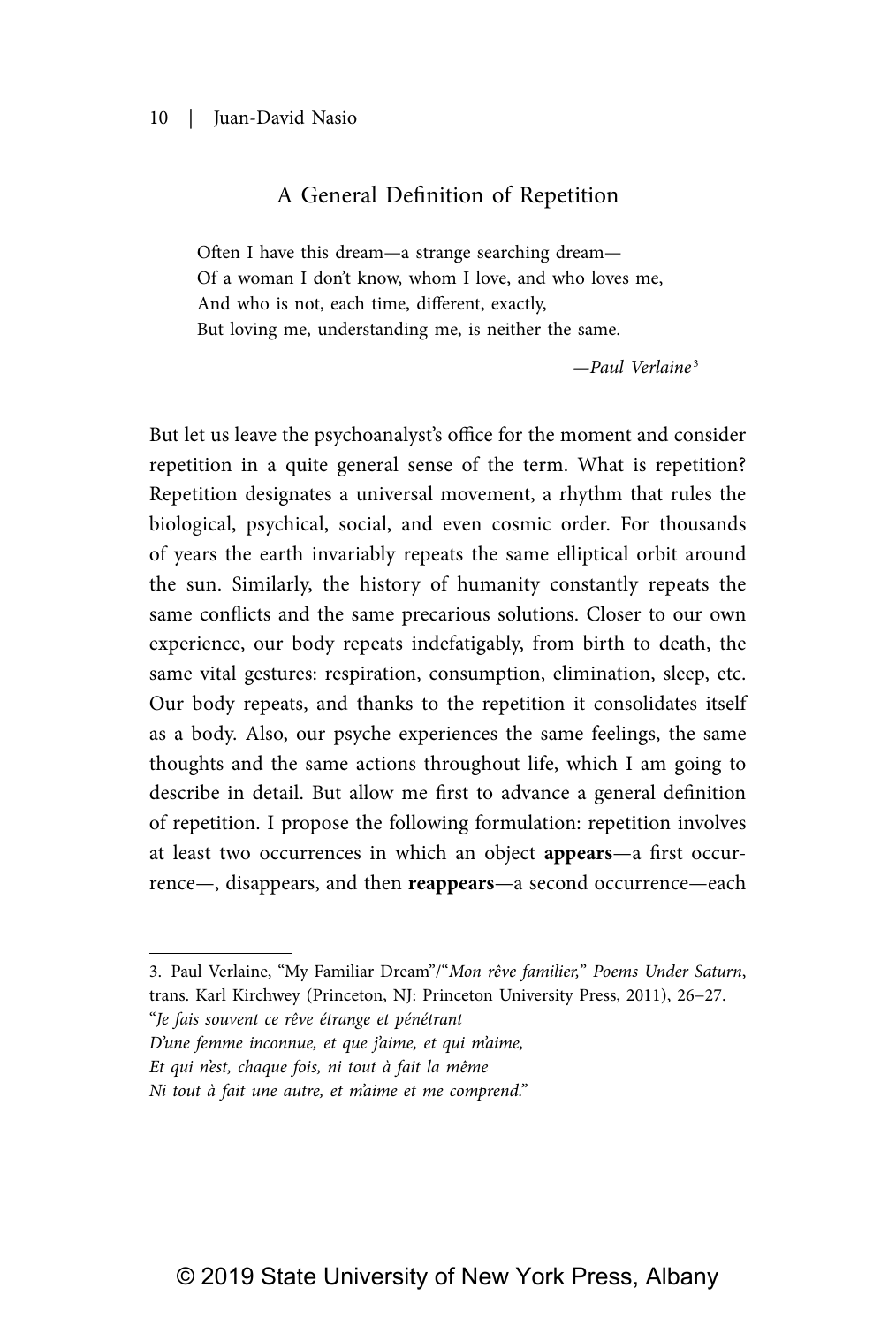time slightly different but always recognized as the same object. Certainly, repetition is the repetition of the Same, of the same thing that reappears, but—take note!—never identical to itself, always slightly modified each time it resurges. Each time the earth revolves around the sun, an infinitesimal change occurs. The earth is each time always the same but never absolutely identical since the passage of time prevents it from remaining intact. This is very important. When I began to work on the theme of repetition, I did not understand the expression "repetition of the same." I worked on the concept for ten years and, nevertheless, each time I learned something new. For example, the sentence "Repetition is the repetition of the same object that never appears identical to itself although it is always recognizable as the same object." To write this simple sentence has taken me years! Why? Because I did not understand that repetition was always repetition of a thing that was never really **identical** to itself.

This is the first of three laws that determine any repetitive process: T**he law of the Same and of the Different.** The Same is never repeated as identical to itself; it will always be recognizable but in different ways. In a word, repetition is the trajectory of an object identified by an observer who sees it appear, disappear, and reappear, each time slightly different, in variable moments and contexts.

However, to affirm that a thing is repeated in time, it does not suffice to state that it remains the same while undergoing modifications. It remains to be established that it absents itself between two presences. This finding justifies the second law, the law of the **alternation of Presence and Absence.**

Let us add now the third law that is essential to the movement of repetition: **The intervention of an observer who counts the number of the moments it is repeated.** This is an obvious fact that one often forgets: Without the observer there is no repetition. Why? This is because repetition is, in reality, the result of a reflective process.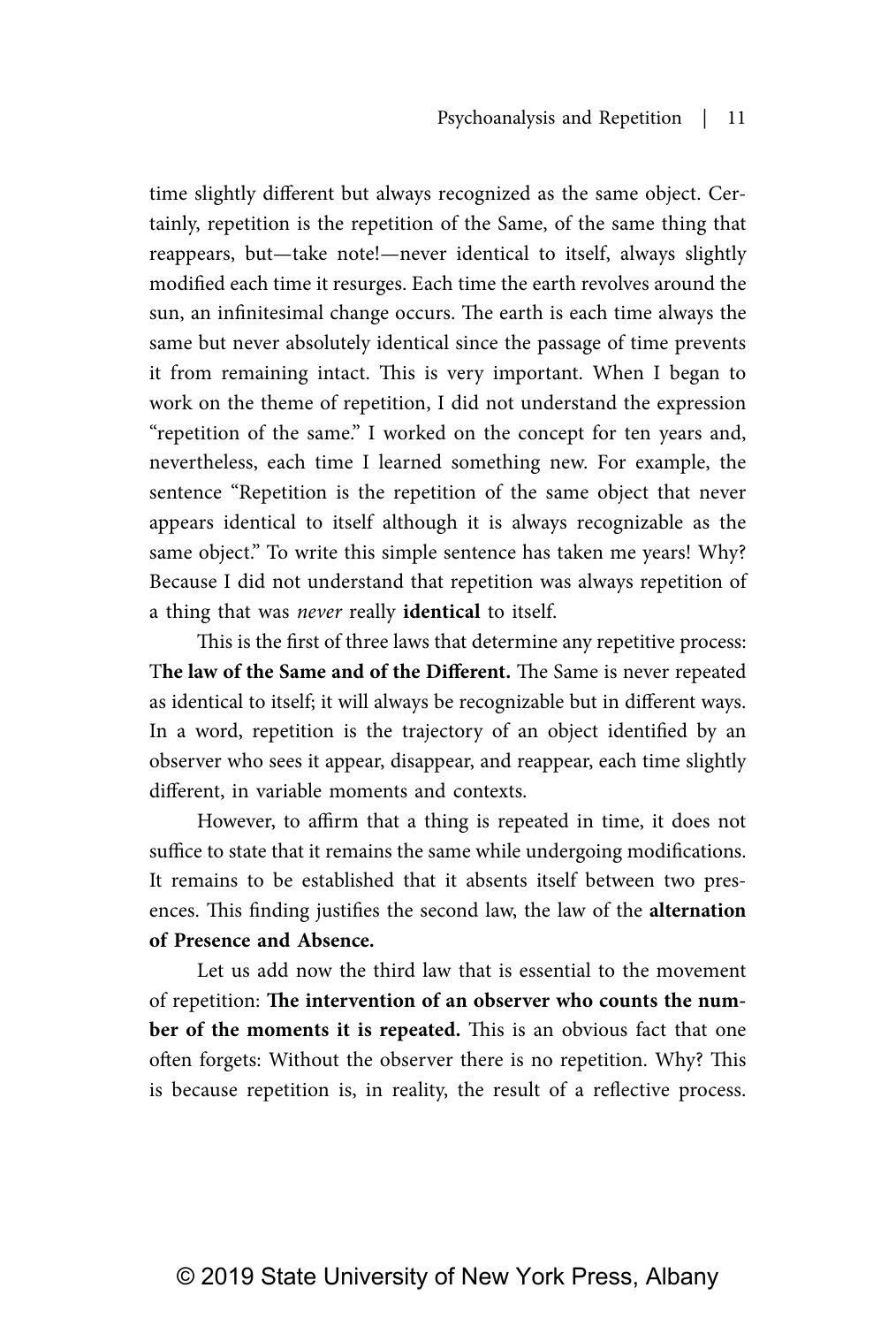There is no repetition without you, without your counting, without the conscious enumerator that you are. In order for there to be repetition there must be a human agent; there must be a consciousness that identifies an event, extracts it from the incessant flux of life, and counts all the times where it surfaces. In other words, our thinking **isolates** a prominent fact, **names** it and **counts the number of times** it is repeated. It is thus that we transform a simple fact into a **signifier**, a term central to Lacan's corpus. What is a signifier? A signifier is any event, any being or any thing that I formulate into an entity **than can be counted**. Although correct, my definition remains quite general. Psychoanalytically speaking, I should write: "A signifier is any involuntary manifestation of the subject, susceptible to being counted by the subject itself or by an other." When, for example, I enumerate Rachel's successive crises, **I transform the crises into signifiers**. Each crisis represents Rachel's unconscious in the midst of past crises and those to come. As Lacan expressed it: "A signifier represents the subject for another signifier," and paraphrasing this I would say: a crisis represents Rachel's unconscious for other past and future crises. It would be necessary here to reconsider many other aspects of Lacan's notion of the signifier, but the most important point for our position is to recall how the signifier enacts a chain in a repetitive series of similar signifiers. What is proper to a signifier is to be among other signifiers that resemble it. There is no isolated signifier, and further, there is no signifier without repetition.

A brief word regarding the human agent who counts the occurrences of repetition. If it is true that there is only repetition because a lucid agent enumerates the successive appearances, the one who counts is unaware of the repetition that traverses him or her. What does this mean? It means that we have two positions in relation to repetition: either we are external to the repetitive series that we count—in this case we remain conscious—or we are the innocent plaything of an imperceptible repetition of the same happy or unhappy event—in which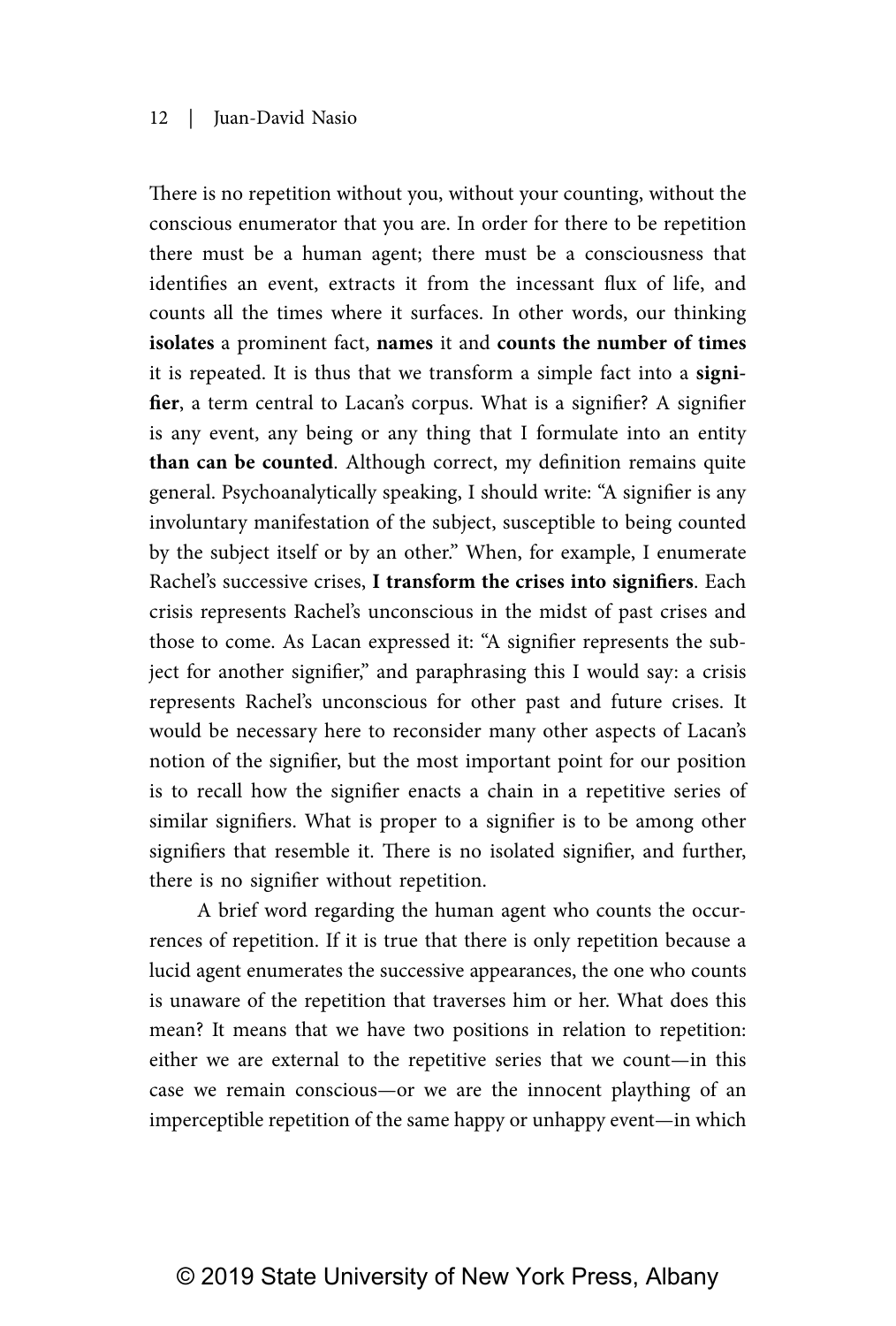case we are unconscious<sup>4</sup>—either we count and we remain outside of that which we count, or we are blind and involved in the irresistible flux of repetition. However, Lacan goes even further. He is not content to establish that a subject can be traversed by a repetition of which it is unaware, but insists that the subject is constituted by it. That is to say that its desire, its life, and its destiny are influenced by repetition. Here is an eloquent passage from *Écrits* where Lacan, identifying repetition with the symbolic order, proposes that the human being is the product: "Since this repetition is symbolic repetition, it turns out that the symbolic order can no longer be conceived as constituted by the human being but must rather be conceived as constituting him or her."<sup>5</sup>

\*

## The Beneficial Effects of Healthy Repetition: Self-Preservation, Self-Fulfillment, and Identity Formation

Can we assign a goal to repetition? Does it have a goal set in advance? It is a philosopher who allows us to respond clearly to this question. In his remarkable Ethics III, Spinoza tries to describe all life in terms of a single fundamental tendency, the tendency of every person to "persist in his or her own being." I am always amazed by this powerful

<sup>4.</sup> It is a situation where we are the actor but also the spectator of a repetition that carries us. This is the case of a **revivification**. Later, when we conclude our book by evoking the phenomenon of therapeutic **revivification**, the sublime figure of repetition, we will see that at the moment of the reactivation of the traumatic emotion, the analyst is simultaneously **the one who relives the trauma** and **the one who sees the trauma revived**.

<sup>5.</sup> Jacques Lacan, Seminar on "The Purloined Letter," Écrits, trans. Bruce Fink (New York: W. W. Norton & Co., 2006), 34. Hereafter cited as Écrits, followed by the page number. Translation modified.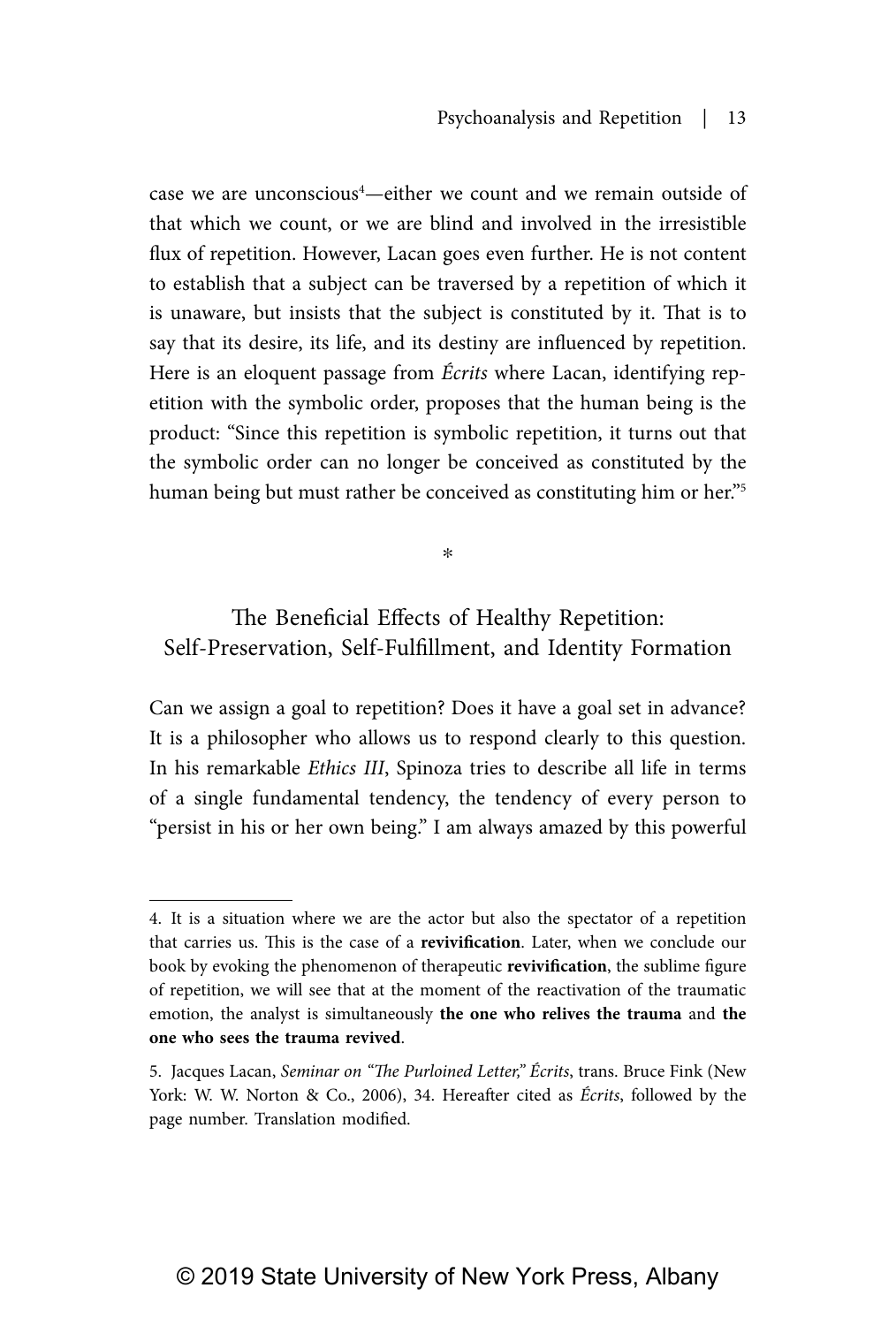sentence that, in a few words, describes life. Thousands of philosophers and men of science have tried to define life. Some have declared, for example, that it is "the ensemble of functions that resist death." Others have written that it is "what one can abolish," and others write that it is "what consumes and produces waste." In the end, all these definitions emphasize the perishable nature of life. For his part, Spinoza adopted an opposite position. He revealed above all the expansive force of life, the elan that maintains itself without fail and triumphs over all obstacles. According to Spinoza, "Everything, insofar as it is in itself, endeavours to persist in its own being."6 Every person, only by existing, tends to continue to exist, and attempts, in every possible way, to persist in his or her being. By writing this book, what am I doing other than persisting in my being? Our existence is a plebiscite, at every moment, on our desire to live. Each day by getting up and by doing what we have to do, we implicitly say yes to life. Now, I do not know until what point I will renew my daily reaffirmation of life. It is my body that will decide and, in addition to it, my unconscious. For the moment, faced with these two masters—my body and my unconscious—I try to limit myself to persisting in my being. I write these pages today, and will write others tomorrow, as long as my masters allow, I will persist in my being, I will follow my path.

But what does it mean to **persist** in one's being, if not to repeat and to repeat in order to conserve one's unity as an individual, to fulfill oneself—that is to say to exist to the fullest possible extent—and to reinforce one's identity in the passage of time? I repeat myself, and by repeating myself, I conserve my past because by rediscovering it each time I appropriate it; I improve myself because with each repetition, learning from experience, I gain knowledge, I learn to contextualize experience, and, in the end I consolidate my identity. Since I am forced

<sup>6.</sup> The Chief Works of Benedict de Spinoza, V. II, The Ethics, Part III, PROP. VI, trans. R. H. M. Elwes (New York: Dover Publications, 1951), 136.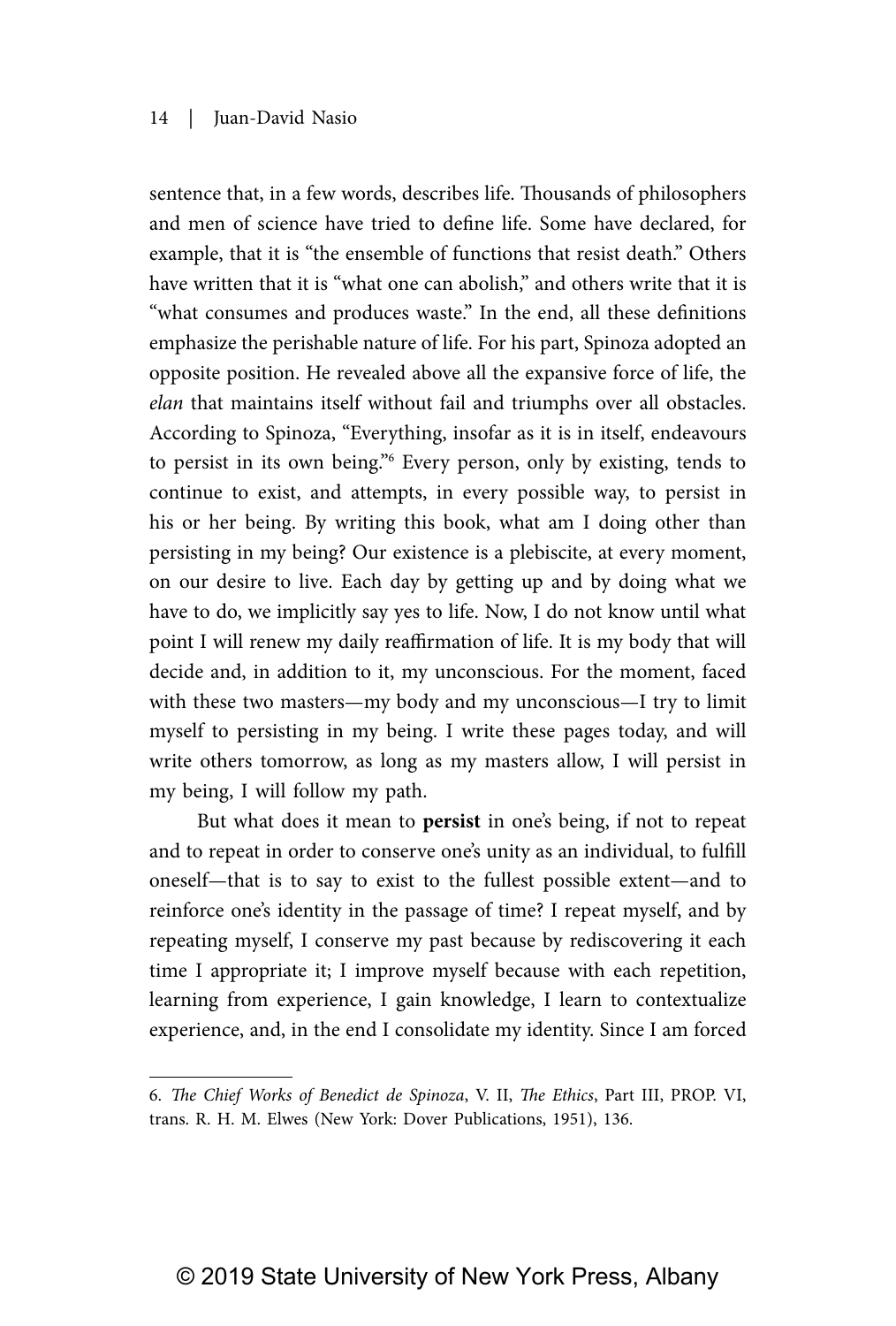to repeat, I confirm that I am the same today and tomorrow. In sum, **I repeat, therefore I am**. What then is the purpose of repetition? In fact, repetition does not have an external goal that it seeks to attain. It is essentially an irreducible tendency that has no other purpose than to remain a force that leads us to better ourselves. Repetition produces three primary effects: to preserve our individual unity, to develop our maximum potential, and to consolidate the feeling that we are the same yesterday and today. In addition, repetition produces a threefold beneficial effect: **self-preservation, self-fulfillment, and the affirmation of our identity.** Repetition structures us, reassures us, and enhances our well-being. While writing this last sentence, I imagined an objection raised by a reader who would say: "Routine horrifies me and I only aspire to one thing: to change, to be able to change! I adore novelty while repetition wearies me." I would respond: "Certainly we all love surprises, the freshness of the new, novel feelings, and births of every kind. Nothing is more beautiful! We love being astonished and even disconcerted." How many times has it happened when I address a patient and say: "At this moment you need to be surprised as boredom is weighing you down!" It is indisputable that the idea of the new excites us, and nevertheless I ask you to reflect a moment on the choice between the pleasure of the new and the comfort of the familiar. Obviously this is a choice that we will never face because the old is always dissimulated in the guise of the new. Nothing can be entirely new or entirely not-new. In fact, the new does not exist in a pure form. I challenge you to find something new that is completely deprived of a trace of the past. And then, between the old and the new, it is the old that wins. What does this mean? We change and grow old, while in our hearts we feel constantly the same whatever age we happen to be. This sameness [*mêmeté*] in us is the timeless heart of our being. So the old triumphs over the alterations of time. I am essentially the same at 6 months, 2 years, at 40 and 60 years, in spite of the innumerable changes that modified me. I change but I remain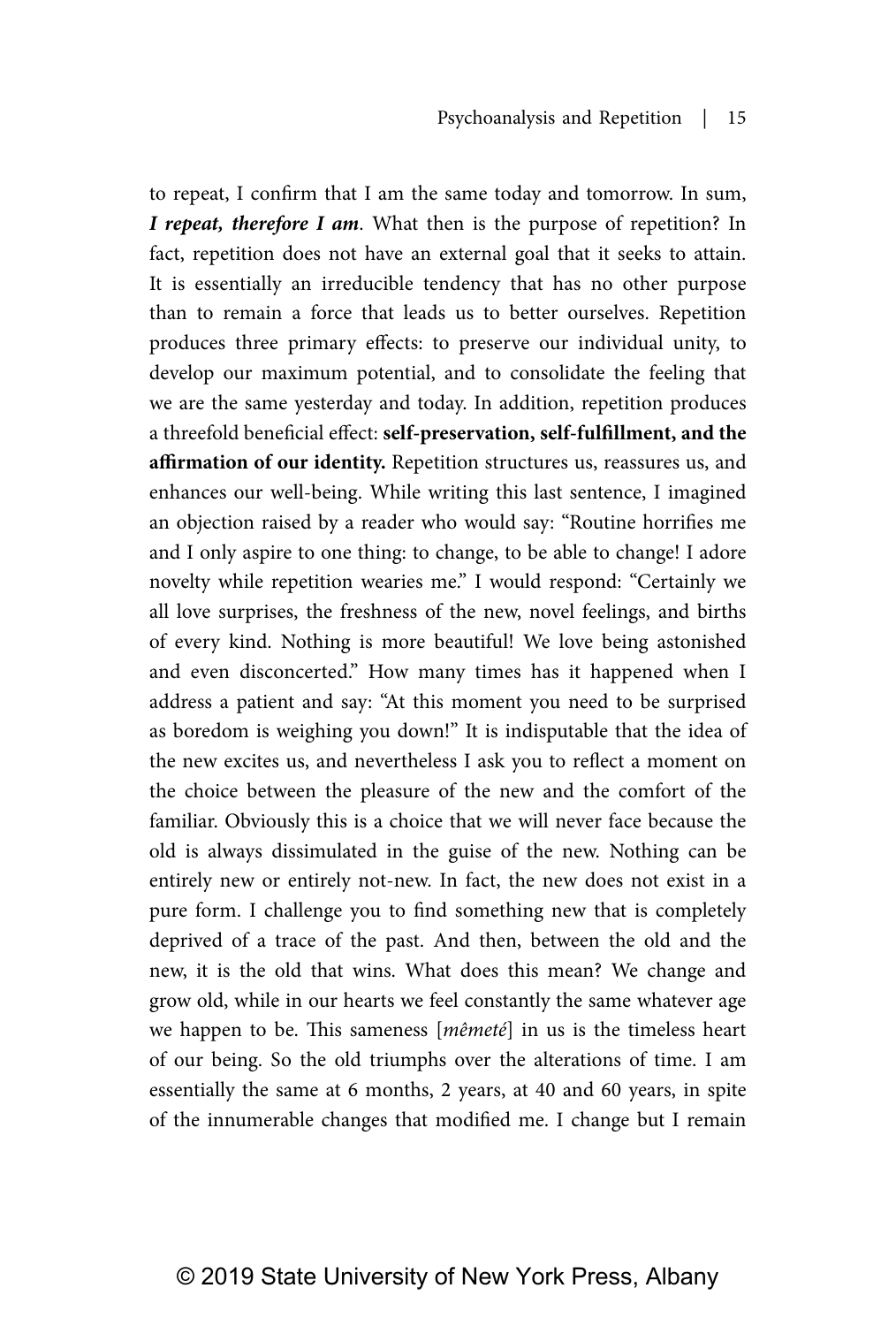always the same. This certitude of the sameness [*mêmeté*] reassures me and enhances my well-being.

I wrote earlier, I repeat, therefore I am. Now I must modify the formulation as follows: "I am what I repeat." This is not a trivial play on words but a way of completing our understanding of the role of repetition in the affirmation of our identity. I proposed that by repeating myself I consolidated my intimate feeling of being myself. Now, I would like to show you that my identity is not only a feeling but also an entity external to me: a person, a thing, or an abstract idea. My identity is within me and outside of me. I will explain. If I were a woman I would say: "The man that I love today strangely resembles the man I loved twenty years ago and each of the men have something that reminds me of my mother when I was six years old." I just wrote "mother" and not "father" as one would have expected. Experience teaches me that in the amorous choice that a woman makes concerning a man, the mother is much more determining than the father. It is contrary to our opinion that the woman's choice operates on the basis of the Oedipal love for the father. I insist that this is often false! In the selection of her masculine partner, the woman is compelled to repeat the pre-Oedipal love for the mother rather than the Oedipal love for her father. When she chooses a man, we generally find the mother as the profound cause of the choice, and the father as more superficial. The woman chooses her companion under the influence, above all, of the unreasoned, unconscious relation with her mother and then under the influence of the more superficial relation of seduction with the father. This is why the partner can reinvest this or that aspect, psychically reproducing those of the father, but the essential affective attachment that links the woman to the man reproduces the unconscious attachment to the mother. And even in the case where the woman chose her partner based on the model of her father or her brother, when carried away by anger during a domestic scene, she would transfer the hateful feelings that she harbored for her mother during the Oedipal age or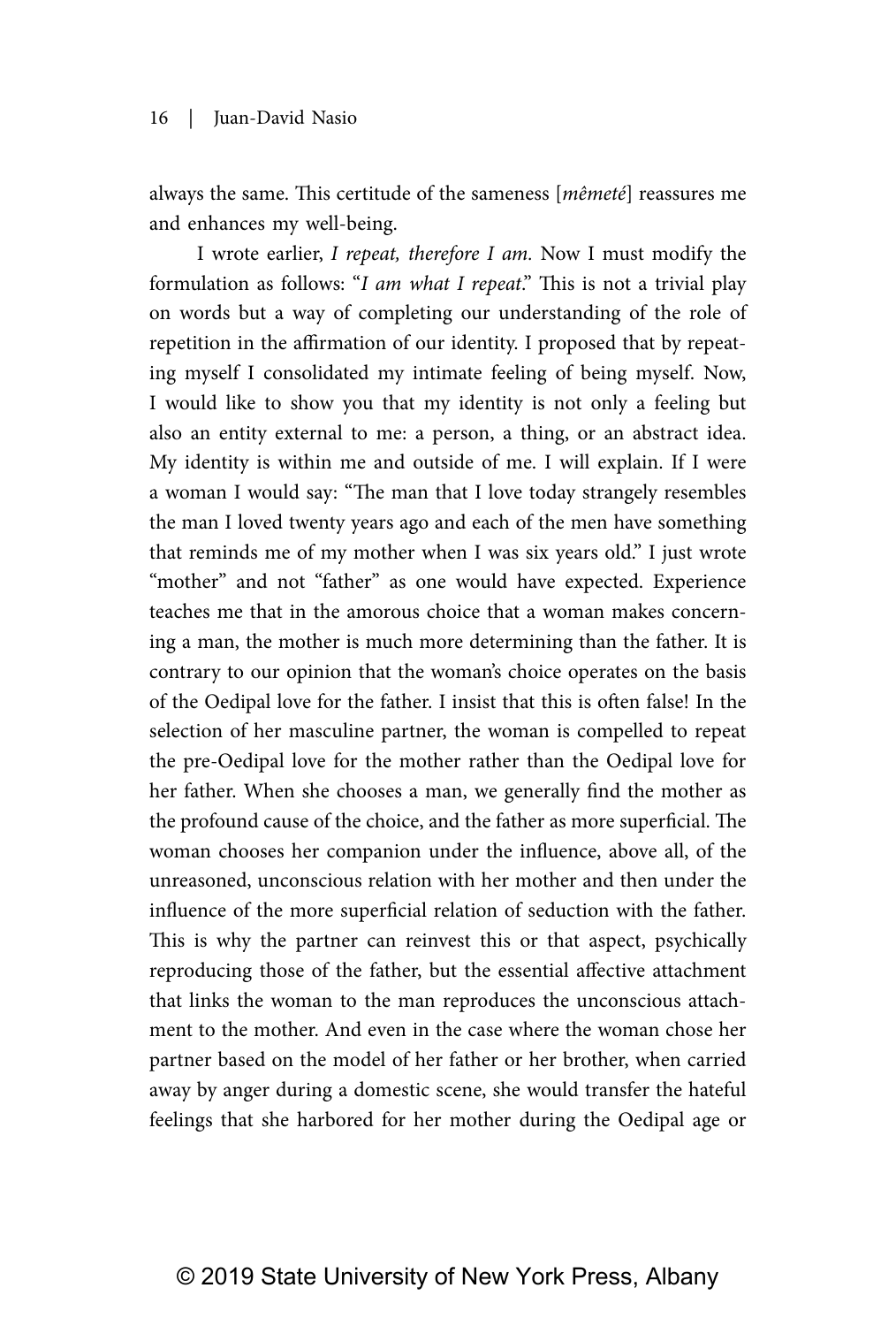during adolescence onto her husband. This is a proposition that I submit for the readers. Think of a man who shares your life and ask yourself if—viscerally, and more profoundly than your love or deceptions—the relation that unites you to him is not paradoxically marked by the most carnal love and by the most bitter reproaches that linked you libidinally to your mother. In sum, one repeats with one's partner, the passionate and conflictual bond with one's mother from childhood or adolescence. I specify immediately that when I use the term "mother" I am not referring to the real person who was your mother, but the idea of the mother that you forge within yourself. If you consider, for example, the case of twin sisters, they each develop a completely different vision of their mother. Inevitably, each of us forges an idea of the mother or of the father that is different from what they really are. It is the projection of this invented image on the man that will finally decide the choice of the partner. When I wrote at the beginning of the book that the unconscious is a force that impels us to choose the man or the woman with whom to share our lives, I was thinking precisely of the powerful influence of the fantasm that we project on the other during the crucial decisions of our existence.

My identity is thus to be understood in two distinct and complimentary ways. First, it is the feeling of being myself consolidated with each repetition. But my identity is also external to me, in the man or the woman with whom I live. It is in him or her that my identity, and consequently, in him or her where my unconscious, is incarnated. **My unconscious is also outside me, in the other on which I depend affectively**. Here, I must make an important remark with respect to identity outside the self. I just wrote that my identity is found in the man or the woman with whom I share my life, but it is necessary to go further and explain that my identity is not in the person of my actual partner, but in a feature that characterizes him or her. Now, this feature that distinguishes the man or the woman whom I love, has been also shared by every person I have loved since my birth. We love without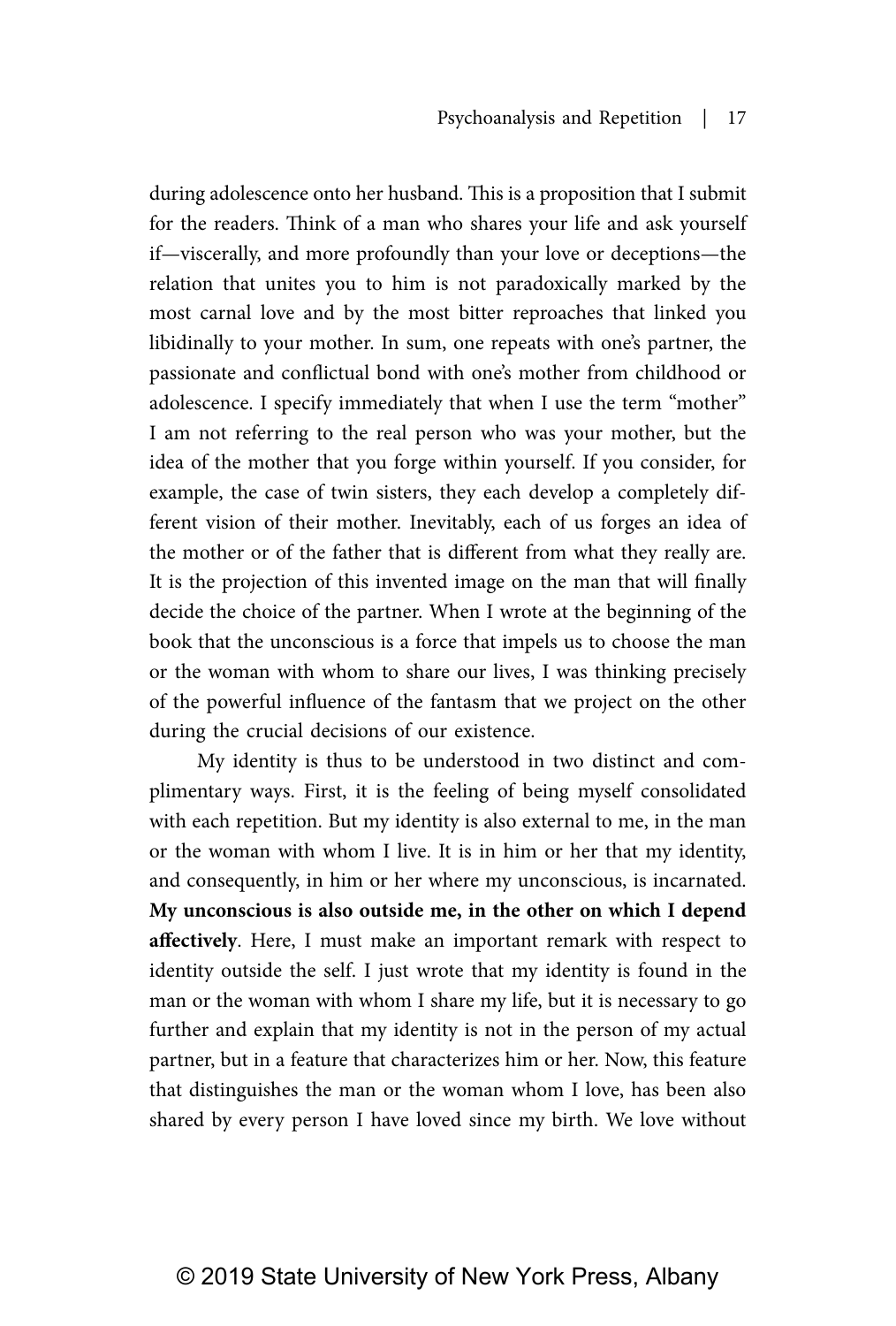realizing that our loved one today has a feature in common with one whom we loved yesterday and that our successive partners, beginning with our father or our mother, have also had this common feature. Effectively, when one meets someone new, one is often surprised to find that he or she bears a characteristic of the person who was previously loved and desired. This feature, a special smile, for example, which persists and is repeated in the first, second, and all of the successive partners in one's history; this feature, this smile, is a feature and this feature is at the core of who we ourselves are. Yes, we are the feature that is common to all objects loved and lost in the course of our lives. Also, **I love you not for what you are but for that part of me that you carry within you**. Who then am I? I am the smile that lights up your face. My identity is not reducible to a feeling of being myself, it is materialized in that part of me that shines in the man or the woman with whom I share my life. It is there where my identity resides and, consequently, it is there that my unconscious is also incarnated.

In order to conclude our considerations concerning identity and repetition I cannot resist sharing an astonishing confidence from Descartes in which he confirms our thesis on the unconscious attachment to a feature: one loves a loved one not for what he or she is but because he or she is the bearer of a feature that makes him or her desirable to us. Now let us listen as our philosopher confides his secret to us:

. . . when I was a child, I loved a little girl of my own age, who had a slight squint. The impression made by sight in my brain when I looked at her cross eyes became so closely connected to the simultaneous impression arousing in me the passion of love, that for a long time afterwards when I saw cross-eyed persons I felt a special inclination to love them simply because they had that defect. At that time I did not know that was the reason for my love; and as soon as I reflected on it and recognized that it was a defect, I was no longer affected by it. So, when we are inclined to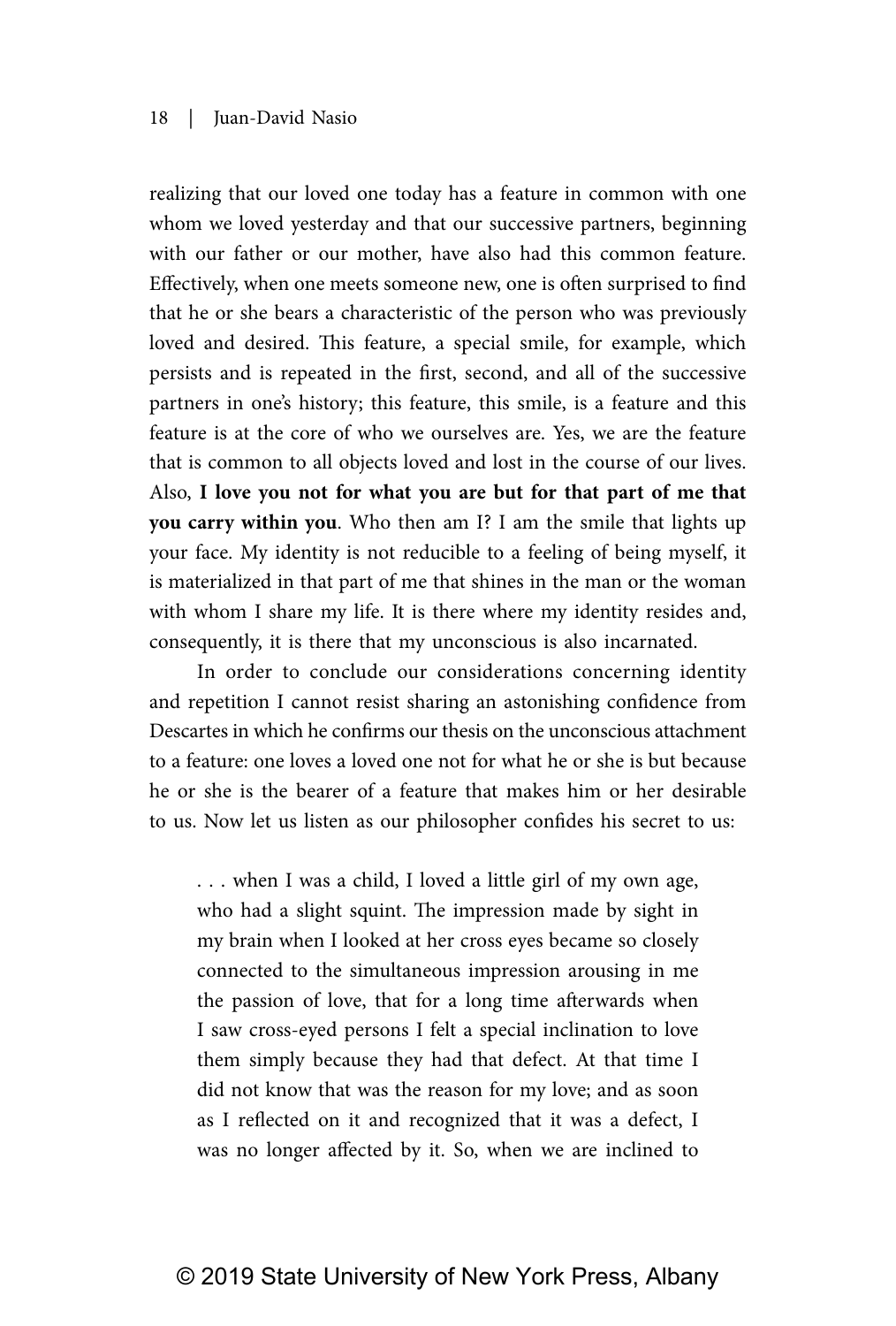love someone without knowing the reason, we may believe that **this is because of a similarity to something in an earlier object of our love, though we may not be able to identify it**. 7

When I discovered this passage, I was struck by the contemporary nature of a thought that precedes us by more than three centuries! But also, inversely, I was struck by the traditional character [ancienneté] of our psychoanalytic reflections today. It is as if thought deploys and repeats itself in a timeless manner. But whether it is Descartes, or a psychoanalyst in the twenty-first century who interrogates the workings of love, let us remember that the nature of amorous emotion and the selection of our partner always remains an impenetrable mystery.

I would like to end this section by referring to the two formulations that define the identity produced by repetition: "I repeat therefore I am," and "I am what I repeat." In one case, the identity is the feeling of being myself, consolidated by all the repetitions that I carry out in my life. In the other case, the identity is the sum of the persons, the things, or the ideas that, over the course of the years, perdure and affirm themselves as being part of me.

\*

# Three Modes of the Return of Our Past: In Our Consciousness, in Our Healthy Actions and in Our Pathological Actions

We just defined repetition by establishing its beneficial effects, and after dwelling at length on the identity/repetition dyad, we have concluded

<sup>7. &</sup>quot;Descartes to Chanut, 6 June 1647," in Descartes: Philosophical Letters, trans. and ed., Anthony Kenny (Minneapolis: University of Minnesota Press, 1970), 224–25. Translation slightly modified.